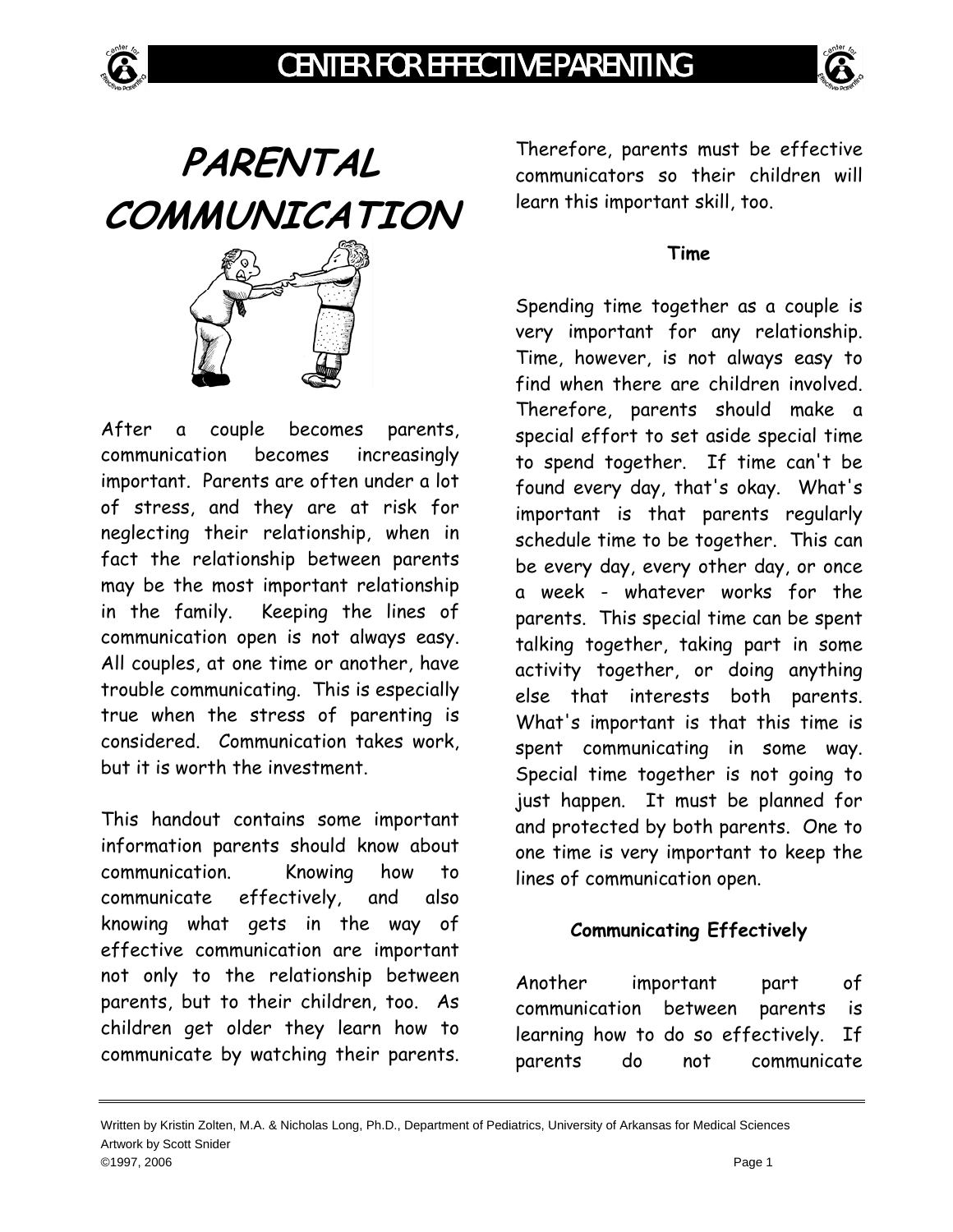effectively, they will more than likely pass on ineffective ways of communicating to their children.

**\*To communicate effectively, words must equal actions.** For example, if one parent is telling the other that he or she is not mad, but has an angry look on his or her face, is using an angry tone of voice and is standing with his or her hands clenched in fists, words do not equal actions, and effective communication is not taking place. When parents do this, they are sending mixed messages. Parents should be honest about their feelings. If they are angry they should find appropriate ways to express their anger.

**\*Touch is an excellent way to communicate nonverbally.** A pat on the back or a hug is a great way to show appreciation to either a spouse or a child.

**\*Attending and listening are two very important skills to have for effective communication.** Attending means giving complete attention to the person doing the talking. This can be done by stopping all other activities, looking the talker in the eyes, and by not saying a word. Listening means paying close attention to what is being said, not only through the speaker's words, but through body language, too.

**\*Giving and asking for feedback helps head off miscommunication.** Giving feedback means repeating to the speaker what you heard him or her say to make sure you got the message as it was intended to be received. Asking for feedback is a way of insuring that the listener received your message as you intended it to be received.

Finally, listed below are some things that both help and hinder effective communication.



Center for Effective Parenting Little Rock Center: (501) 364-7580 NW Arkansas Center: (479) 751-6166

**[www.parenting-ed.org](http://www.parenting-ed.org/)**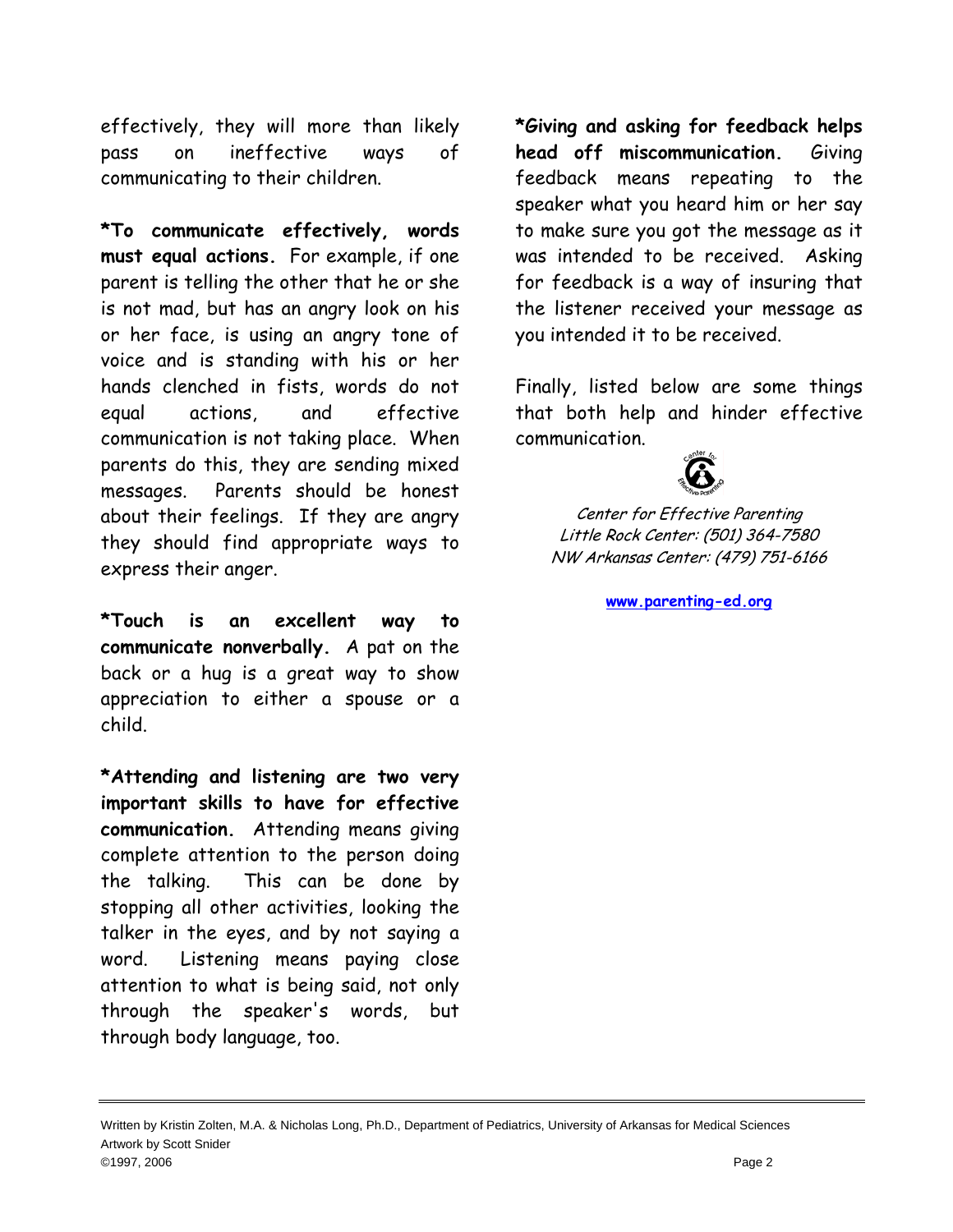| Don'ts                                                                                                                                                                                                                                 | Dos                                                                                                                                                                                         |
|----------------------------------------------------------------------------------------------------------------------------------------------------------------------------------------------------------------------------------------|---------------------------------------------------------------------------------------------------------------------------------------------------------------------------------------------|
| Instead of this                                                                                                                                                                                                                        | Try this                                                                                                                                                                                    |
| *Accusing, blaming, putting down.<br>These types of statements put the<br>respondent on the defensive, which<br>encourages more of the same.<br>For<br>example, "You are such a slob.  You<br>always leave your clothes on the floor." | *"I" statements. Instead of finger<br>pointing, state your thoughts and feelings<br>in terms of yourself. For example, "I<br>feel angry when you leave your dirty<br>clothes on the floor." |
| *Interrupting. Interruptions can break<br>the speaker's train of thought.                                                                                                                                                              | *Listening. Listen to what the speaker<br>is saying. Wait for natural pauses in the<br>conversation before speaking.                                                                        |
| *Overgeneralizing and catastrophizing.<br>This includes statements like, "You<br>always" and "You never"                                                                                                                               | *Making qualifying statements.<br>Try<br>using phrases like, "Sometimes, you" and<br>"Maybe"                                                                                                |
| *Lecturing and preaching. These types<br>of communication will quickly turn off the<br>person being spoken to.                                                                                                                         | *Making brief, to<br>the<br>point,<br>statements. Such statements will allow<br>for give and take required for effective<br>communication.                                                  |
| <b>*Sarcasm.</b> The use of sarcasm can be<br>hurtful to the person being spoken to.<br>Sarcasm has no place in effective<br>communication.                                                                                            | *Showing respect. Try to show respect<br>and understanding for the other person's<br>point of view.  You can disagree but<br>explain your concerns.                                         |
| *Not making eye contact. This may<br>send the wrong message to someone<br>you're speaking with.                                                                                                                                        | *Making eye contact. This will send the<br>message that you're interested, listening,<br>and involved.                                                                                      |
| *Mind reading. Try to avoid telling<br>someone else what they feel or think.<br>You may be wrong.                                                                                                                                      | *Reflecting and validating. Tell the<br>person with whom you're speaking what<br>you're hearing and how you're interpreting<br>what's being said. Ask for clarification.                    |
| and/or<br>threatening.<br>*Commanding                                                                                                                                                                                                  | *Suggesting alternative solutions.<br>Try                                                                                                                                                   |
| Commands and/or threats are rarely<br>effective.<br>They often put the person<br>being spoken to on the defensive.                                                                                                                     | to work together to come up<br>with<br>solutions that are acceptable to both<br>parties. Ask for feedback on possible<br>solutions.                                                         |